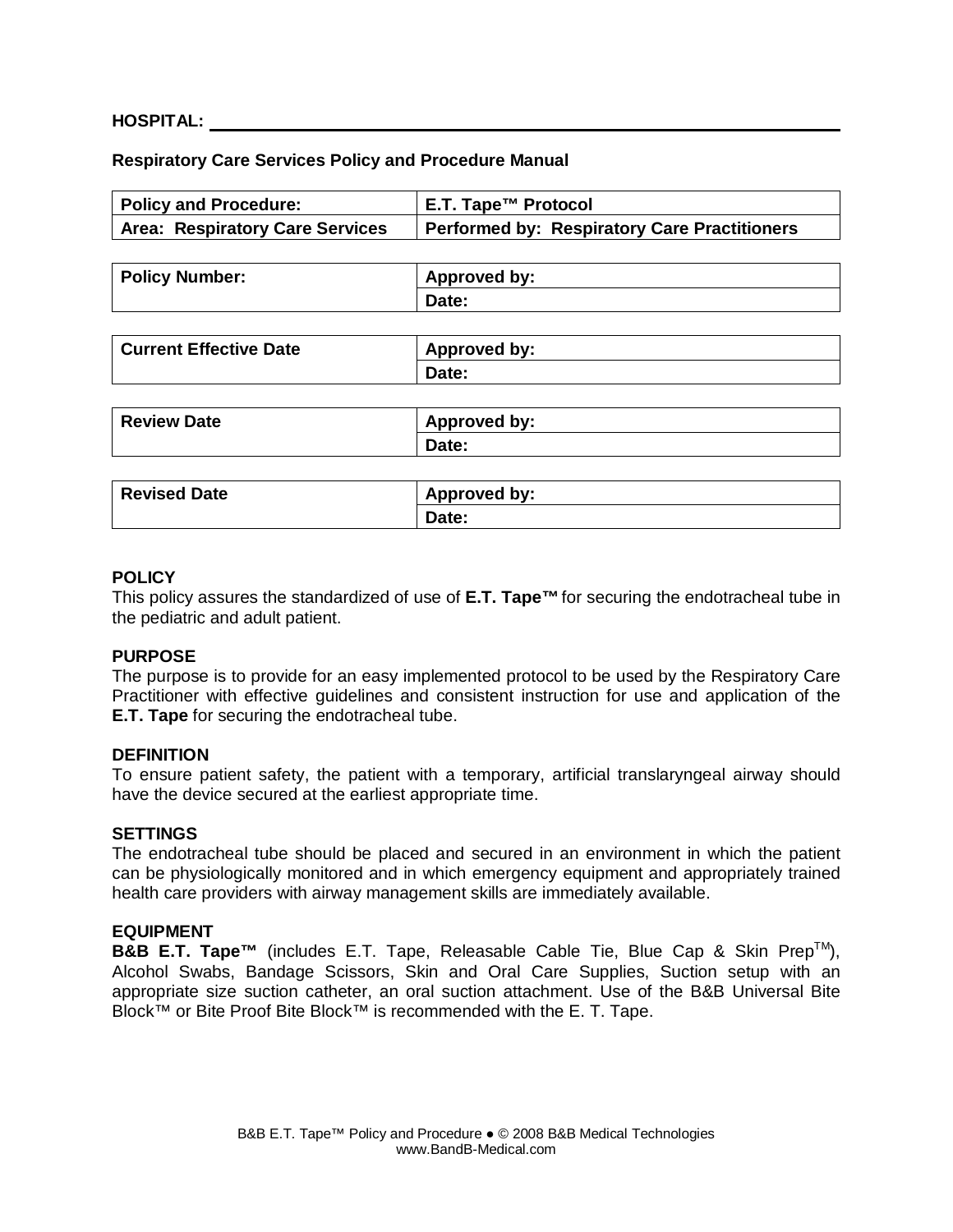# **PROCEDURE**

## **A: Application/Preparation Steps**

- 1. Note endotracheal tube placement at either the nare or gum line and compare with existing charting as to proper depth. If this is a new endotracheal tube placement, auscultate to assure bilateral breath sounds and a proper reading using an  $ETCO<sub>2</sub>$ device. If possible, ascertain tube placement with an X-Ray prior to taping.
- 2. Clean the patient's face to remove all secretions & moisture from the application area. Application area is the area between the nose & upper lip laterally along the face to beneath the ear lobes.
- 3. Clean the endotracheal tube from point of placement to its distal end to remove all moisture and secretions.
- 4. Wipe & clean both application areas on the face and the endotracheal tube with an alcohol skin prep and fan dry the areas.
- 5. Place the endotracheal tube in the appropriate position in the mouth. Positioning of the endotracheal tube must be changed in the mouth, from side to center to side every tape change to prevent tissue erosion and facilitate oral care.

# **B: Application/ Action Steps**

- 1. Apply Skin Prep<sup>TM</sup> to both the facial skin and endotracheal tube application areas. Fan dry for at least 25 seconds. Refer to Figure 1.
- 2. Peel the backing from Part A of the ET Tape. Apply that section on the desired area of the face/upper lip with the connecting leg part of the tab centered over the endotracheal tube.
- 3. Check that the endotracheal tube is at the proper centimeter mark with the appropriate anatomical landmark.
- 4. Place the centered tab section onto the prepped area of the endotracheal tube; then tightly wrap the short part of the T-Tab to the tube clockwise direction around the prepped endotracheal tube area. Be sure to tightly wrap evenly without any wrinkles or gaps.
- 5. Immediately, tightly wrap the long leg of the T-Tab in a clockwise direction overlapping the short leg of the T-Tab. When wrapping, do not allow any wrinkles or gaps to occur between the adhesive layers and the endotracheal tube surface.
- 6. Pass the remaining ET Tape sections B and C behind the patient's neck, under and around both earlobes. Place Part C over Part A to check the length. If patient is small and if necessary, the ET Tape may be trimmed at this point.
- 7. Peel the backing off of Part C and while holding Part A with a finger pull the ET Tape taut. Then overlap and apply Part A onto the face and Part C, depending on head circumference.
- 8. Firmly apply pressure with a smoothing action to ALL AREAS with adhesive that have contact with the skin.
- 9. After the endotracheal tube position is confirmed, take the Releasable Cable Tie. Refer to Figure 2 and wrap the Tie around the T-Tab on the endotracheal tube and Universal Bite Block (if used in tandem), then pull Cable Tie taut. Trim off the excess from the Cable Tie beyond 1/2 inch above the retaining unit and place the Blue Cap on the cut end of the Cable Tie. Refer to Figure 3.
- 10. Periodically inspect the device for proper adhesion and the Cable Tie for secure retention.
- 11. To release the Cable Tie, grasp the head of the Cable Tie and the ET Tube and remove the Blue Cap. Deflect the release and push the excess tab through the cable port.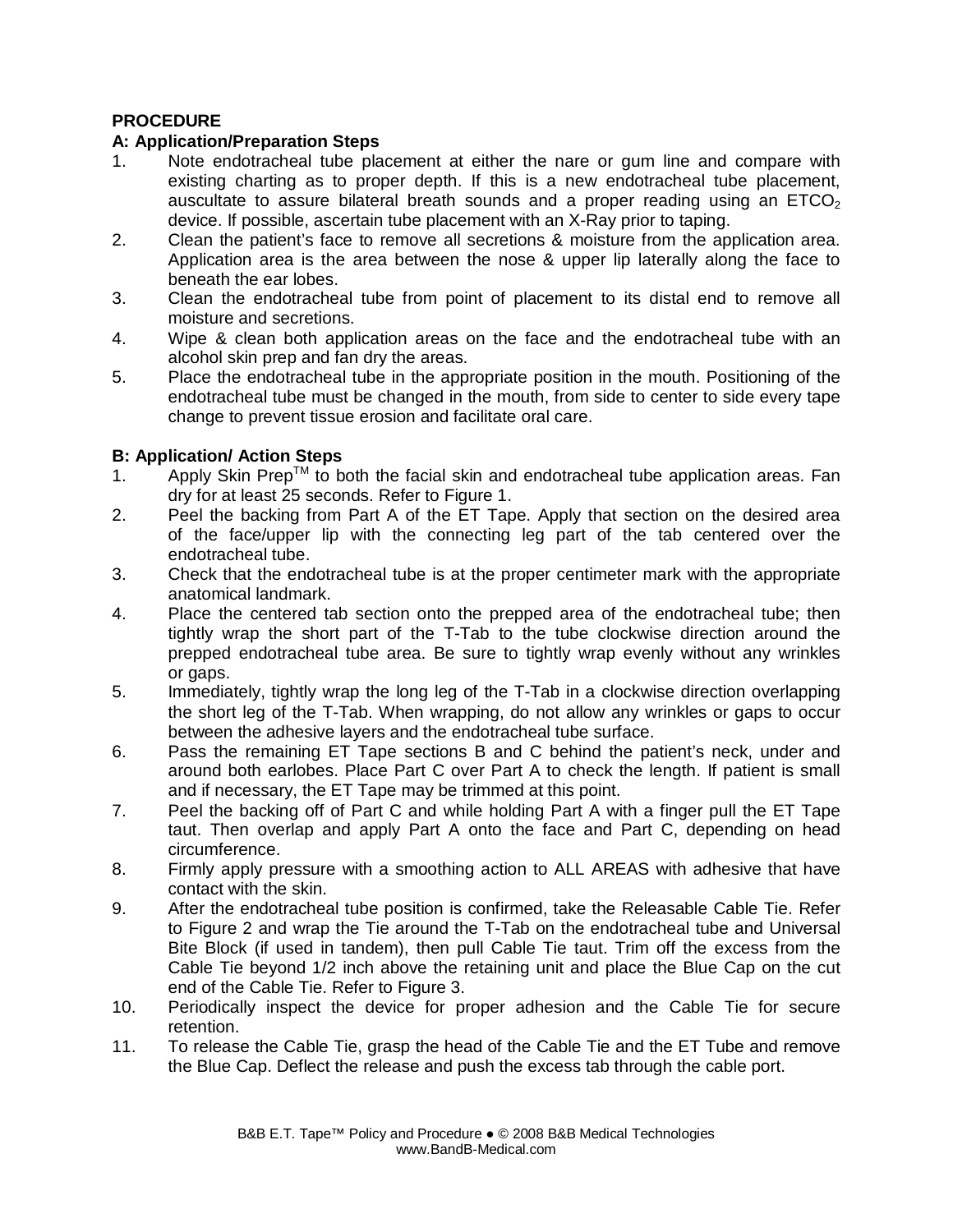## **C: Documentation**

 Chart the Time, Date, endotracheal tube size and cm marking at the appropriate anatomical landmarks on the Ventilator flow Sheet.

## **D: Removal and Changing of ET Tape**

- 1. Prior to removing the ET Tape, release the Cable Tie as shown in Figure 2.
- 2. Refer to Figure 1.Gently take Part C and peel it off of Part A and the face. When Part C is loose, stabilize the endotracheal tube and pull Part C tape from behind the patient's neck by reaching by the earlobe on the Part A side.
- 3. While stabilizing the endotracheal tube, gently un-wrap the T-Tab in a counter clockwise motion.
- 4. Once the T-Tab is removed from the endotracheal tube, gently peel Part A from the patient's face.
- 5. Wash and provide the patient's face and neck with the appropriate skin care.

## **E: Precautions and Adverse Effects**

- 1. Possible Adverse effects are tube slippage and possible inadvertent extubation.
- 2. Periodically inspect the ET Tape and patient Q-shift, prn or more frequently. In the event that the patient is diaphoretic, has copious oral secretions, loss of adhesion on the patient's face or endotracheal tube may occur, immediately replace the ET Tape if this occurs. A spare is recommended at the bedside.
- 3. Periodically inspect the space between the neckband of the ET Tape and the patient's neck. It should be snug enough to allow one finger to be inserted and no more. If it is too tight or too loose, replace immediately.
- 4. Periodically inspect the skin area under the adhesive backing to help prevent injury to the underlying tissue due to unrelieved pressure.
- 5. Never use Benzoin or other adhesive enhancing product in conjunction with this or any other Acrylic Hypo-Allergenic Adhesive product, always use Skin Prep™ supplied.
- 6. After providing skin care make sure the adhesive contact areas are completely dry and are not oily.
- 7. The ET Tape should not be used by persons shown to be allergic to the adhesive.
- 8. Do not wrap the endotracheal tube Pilot Balloon line in the ET Tape.
- 9. Do not pull the Cable Tie tight with any other device except two fingers. If pulled too tight the endotracheal tube may hourglass and alter the inner diameter of the endotracheal tube. This can be noted by a significant dip in the endotracheal tube surface on either side of the Cable Tie.
- 10. Support the ventilator tubing to reduce pressure on the endotracheal tube.
- 11. The E.T. Tape is intended for single patient use.